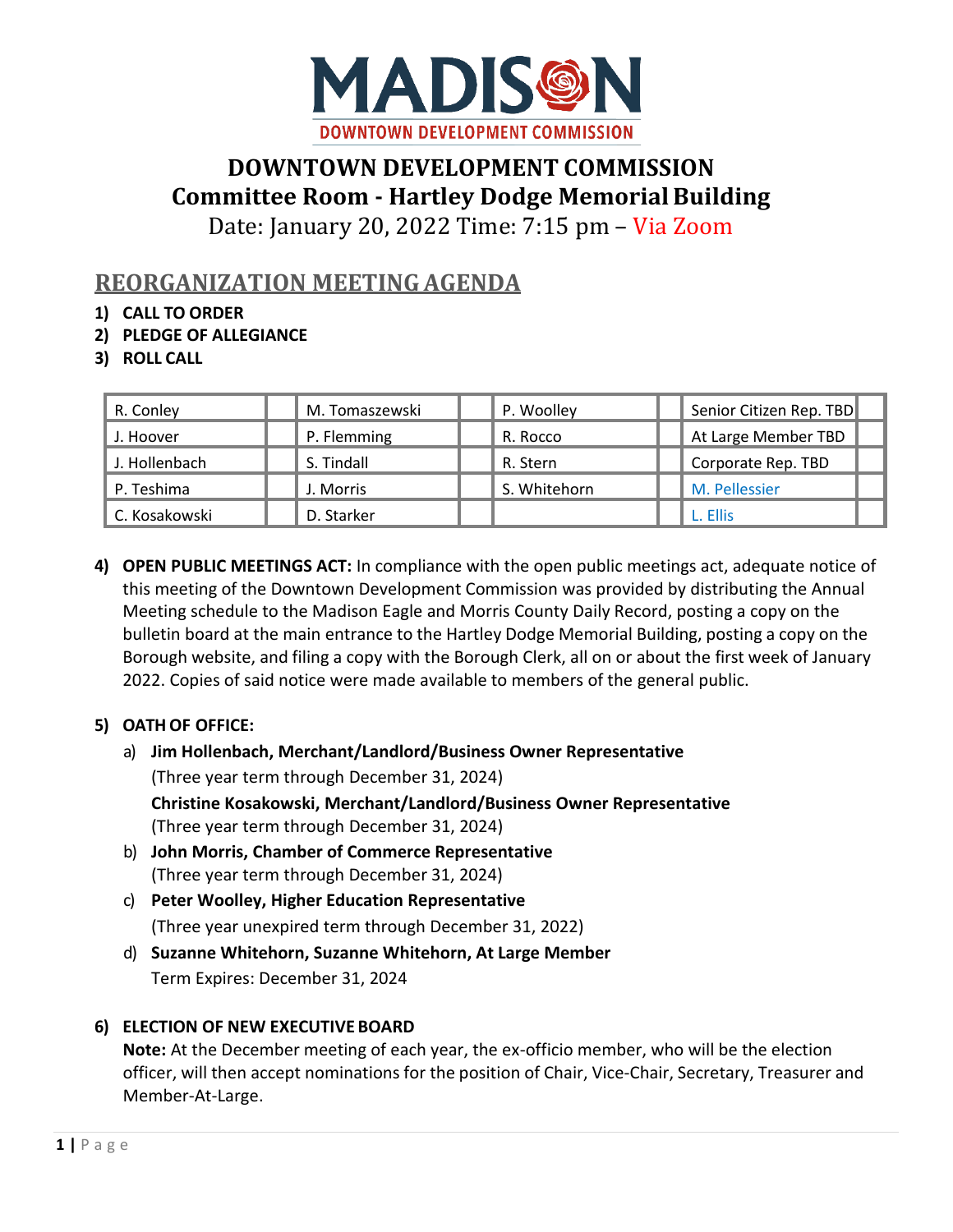All nominations, whether oral or written, must be made, seconded and then accepted by the individual nominated. At the beginning of the January meeting, the election officer will accept any nominations from the floor and call the roll to determine those eligible to receive ballots and cast votes. The election officer will prepare the ballots indicating the officers' title and a space in which the eligible voters can write in their choice for each officer's position. The election officer will distribute the ballots to those eligible to vote. Upon completion of the actual vote, the election officer will collect the ballots and will then tabulate the results. The results will be verified by the Council Liaison and by any member of the Commission who is not running for election and who has been appointed by the election officer. The results for each office will also be posted so all present may view the final count.

- a) There were no nominations submitted at the December meeting:
	- Nomination for Chairperson: \_\_\_\_\_\_\_\_\_\_\_\_\_\_\_\_\_\_\_\_\_\_\_\_\_\_\_\_\_\_\_\_
	- Nomination for Vice Chairperson: \_\_\_\_\_\_\_\_\_\_\_\_\_\_\_\_\_\_\_\_\_\_\_\_\_\_\_\_\_\_\_\_
	- Nomination for Treasurer: \_\_\_\_\_\_\_\_\_\_\_\_\_\_\_\_\_\_\_\_\_\_\_\_\_\_\_\_\_\_\_\_
	- Nomination for Secretary: \_\_\_\_\_\_\_\_\_\_\_\_\_\_\_\_\_\_\_\_\_\_\_\_\_\_\_\_\_\_\_\_
	- Nominations for Member-at-Large: \_\_\_\_\_\_\_\_\_\_\_\_\_\_\_\_\_\_\_\_\_\_\_\_\_\_\_\_\_\_\_\_
- b) Additional Nominations:
	- Nominations for Chairperson: **Example 2018**
	- Nominations for Vice Chairperson: **Example 2018**
	- Nominations for Treasurer: \_\_\_\_\_\_\_\_\_\_\_\_\_\_\_\_\_\_\_\_\_\_\_\_\_\_\_\_\_\_\_\_
	- Nominations for Secretary:
	- Nominations for Member-at-Large: \_\_\_\_\_\_\_\_\_\_\_\_\_\_\_\_\_\_\_\_\_\_\_\_\_\_\_\_\_\_\_\_

#### **7) ADJOURNMENT OF REORGANIZATION MEETING**

### **REGULAR MEETING AGENDA**

- **1) CALL TO ORDER**
- **2) APPROVAL OF DECEMBER 16, 2021 MINUTES**
- **3) CHAIRMAN/EXECUTIVE BOARD REPORT**
	- a) **Review and Approve 2022 Meeting Schedule**
	- b) **Election of Madison Main Street Foundation (MMSF) representatives** Nominations:

Representative 1:

Representative 2: \_\_\_\_\_\_\_\_\_\_\_\_\_\_\_\_\_\_\_\_\_\_\_\_\_\_\_\_\_\_\_\_

Representative 3: \_\_\_\_\_\_\_\_\_\_\_\_\_\_\_\_\_\_\_\_\_\_\_\_\_\_\_\_\_\_\_\_

- **4) CHAIRMAN/EXECUTIVE BOARD REPORT**
	- a) **Idea Exchange & New Business**
- **5) TREASURER REPORT**
- **6) MAYOR REPORT**
- **7) COUNCIL LIAISON REPORT**
- **8) PLANNING BOARD REPORT**
- **8) FOUNDATION REPORT**
- **9) MADISON AREA CHAMBER OF COMMERCE REPORT**

**10) DIRECTOR OF BUSINESS DEVELOPMENT REPORT:** Here are the websites for two organizations to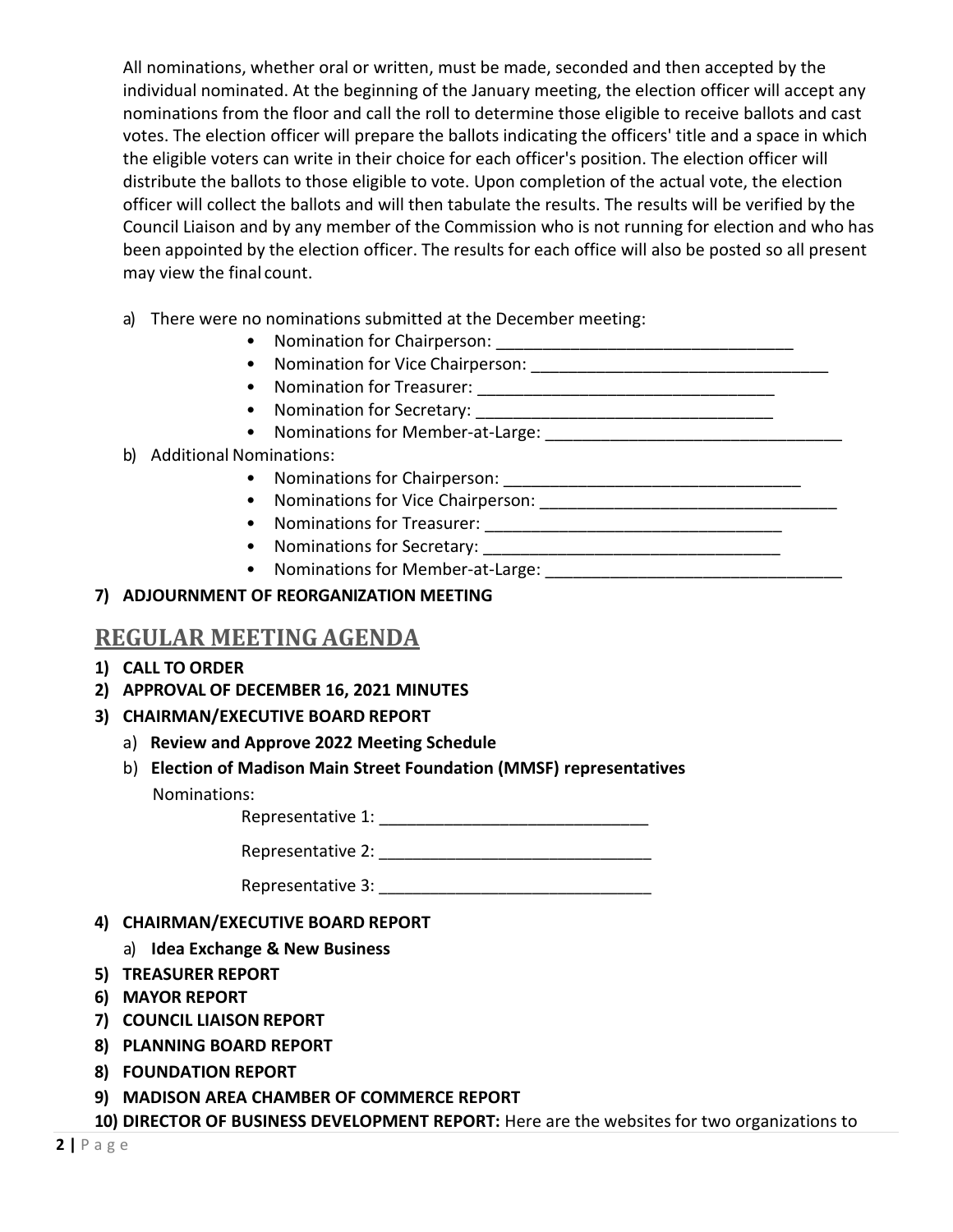which the Borough belongs. The offer a lot of different resources that I thought you may find of interest:

- a) **Downtown New Jersey:<https://www.downtownnj.com/>**
- b) **Main Street America:<https://www.mainstreet.org/home>**
- c) **Downtown Redevelopment Pipeline:**
	- i) **For your information, all meeting information can be found through these links:** 
		- (1) **Zoning Board of Adjustment: [https://www.rosenet.org/505/Zoning-Board-of-](https://www.rosenet.org/505/Zoning-Board-of-Adjustment)[Adjustment](https://www.rosenet.org/505/Zoning-Board-of-Adjustment)**
		- (2) **Planning Board:<https://www.rosenet.org/457/Planning-Board>**
- d) **New Business Report:** 
	- i) **[Commercial Property Worksheet](https://docs.google.com/spreadsheets/d/15_jSpBuGie8XvBRuRokW86XRC8PNtRNO3aDZbkvIQlg/edit#gid=0)**
- e) **Misc.** 
	- i) **Cook Avenue Parking Lot Reconstruction**
	- ii) **Waverly Place Reconstruction**

## **11) STANDING COMMITTEES:**

- a) **Sign & Façade:** (2021 Membership: Eric Range, Tom Honohan, Suzy Whitehorn, Peter Flemming, John Morris, Jim Hollenbach, Barry Kroll, Karen Giambra)
	- i) The following applications were reviewed and referred to the Borough Zoning Officer since the December DDC meeting.
		- (1) Grace Therapy Services, LLC, 50-52 Main Street, Suite 5
		- (2) F45 Fitness Studio, 306 Main Street
- b) **PIC (Public Improvement):** (2021 Membership: John Morris, Russell Stern, Suzy Whitehorn, Melanie Tomaszewski, Peter Flemming)
	- i) **2021 Potential Goals/Projects:**
		- **METC Park Design**
		- **Adopt A Space Program**
	- ii) **Action Items: TBD**
- c) **Marketing and Economic Development:** (2021 Membership: Eric Range, Deb Coen, John Morris, Russell Stern, Peter Teshima, Suzy Whitehorn, Jim Hollenbach, Bob Rocco, Melanie Tomaszewski, Deb Starker, Karen Giambra)
	- i) **2021 Potential Goals/Projects:**
		- **Gateway & Wayfinding Signage**
		- **Creation of Marketing Materials**
	- ii) **Action Items: TBD**
	- iii) **Next Meeting – TBD**
- d) **Arts & Events:** (2021 Membership: Stephen Tindall, Deb Coen, John Morris, Peter Teshima Tom Honohan, Suzy Whitehorn, Bob Rocco, Melanie Tomaszewski, Deb Starker, John Pietrowski, Jerry Vezza, Karen Giambra)
	- i) **2021 Potential Goals/Projects:**
		- **Sidewalk Art Gallery analysis and reinvention**
		- **Support of Madison Community Arts Center programming and fundraising**
		- **Explore public art projects**
	- ii) **Action Items: TBD**
	- iv) **Next Meeting – TBD**
- **12) AD HOC COMMITTEE AND PROJECT UPDATES: There are no planned reports for these items at this meeting except for those highlighted.**